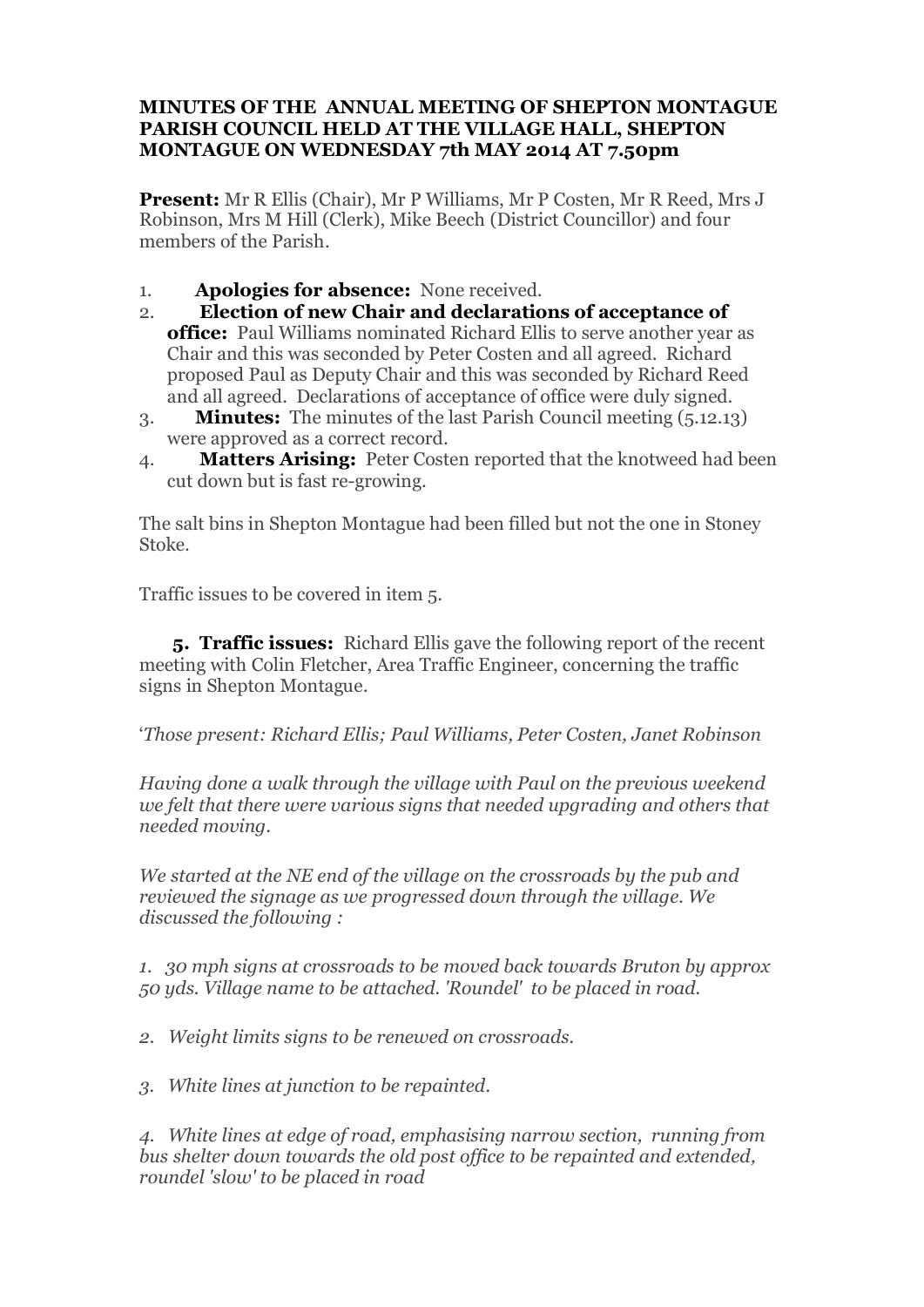*5. White lines at junction of Verrington lane to be repainted*

*6. 30 mph sign to be moved 75 yds towards Welham at point where slip road branches off towards Wincanton.*

*Colin Fletcher was entirely supportive of the suggestions made and appreciated the need for upgrading the signage.'*

Colin Fletcher has subsequently sent an email confirming all the actions to be taken and advising that the work is being programmed and will hopefully be completed during the summer period.

Richard also reported that they had taken Colin to the accident black-spot in Stoney Stoke, where there was actually another accident two days later. Larger chevrons and more signage were agreed.

- 6. **Appointment of Footpaths Officer:** Richard Ellis agreed to take over the role of Parish Paths Liaison Officer. The clerk provided a map showing the footpaths and bridleways in the village.
- 7. **Somerset Levels and Moors Flood Action Plan:** Feedback was being sought by the District Council on the Plan and its future funding. The clerk had received comments from Paul Williams which she read to Council. It was agreed that the comments reflected the views of all Councillors**. Action:** Clerk to return the following feedback to SSDC in response to the question 'Should the residents of Shepton Montague help fund flood relief for fellow villagers within the county?'

*'Council considers that it is a national matter for central government to fund, via the Environment Agency. If local responsibility is taken for geographical anomalies we may create a 'council tax blight' in those counties with susceptible areas such as flooding, coastal erosion etc.'*

- 8. **Risk assessment and approval of Annual Governance Statement:** Council considered the details of the Annual Governance statement as required by the annual audit. The Statement was approved and signed by the Chair.
- 9. **Finance: Approval of Accounting Statement (Annual return for 2014/2015)** Members approved the accounts to the end of the financial year as a correct record and these were duly signed by the Chair.

**Renewal of insurance:** A cheque was signed for £ 243.80 to renew the existing policy with Zurich. A query was raised as to whether there is overlap between the Parish Council insurance policy cover and that of the Village Hall Committee. **Action:** Clerk to look into and report back.

A cheque for the SALC affiliation fee for 2014/5 was signed for £50.97.